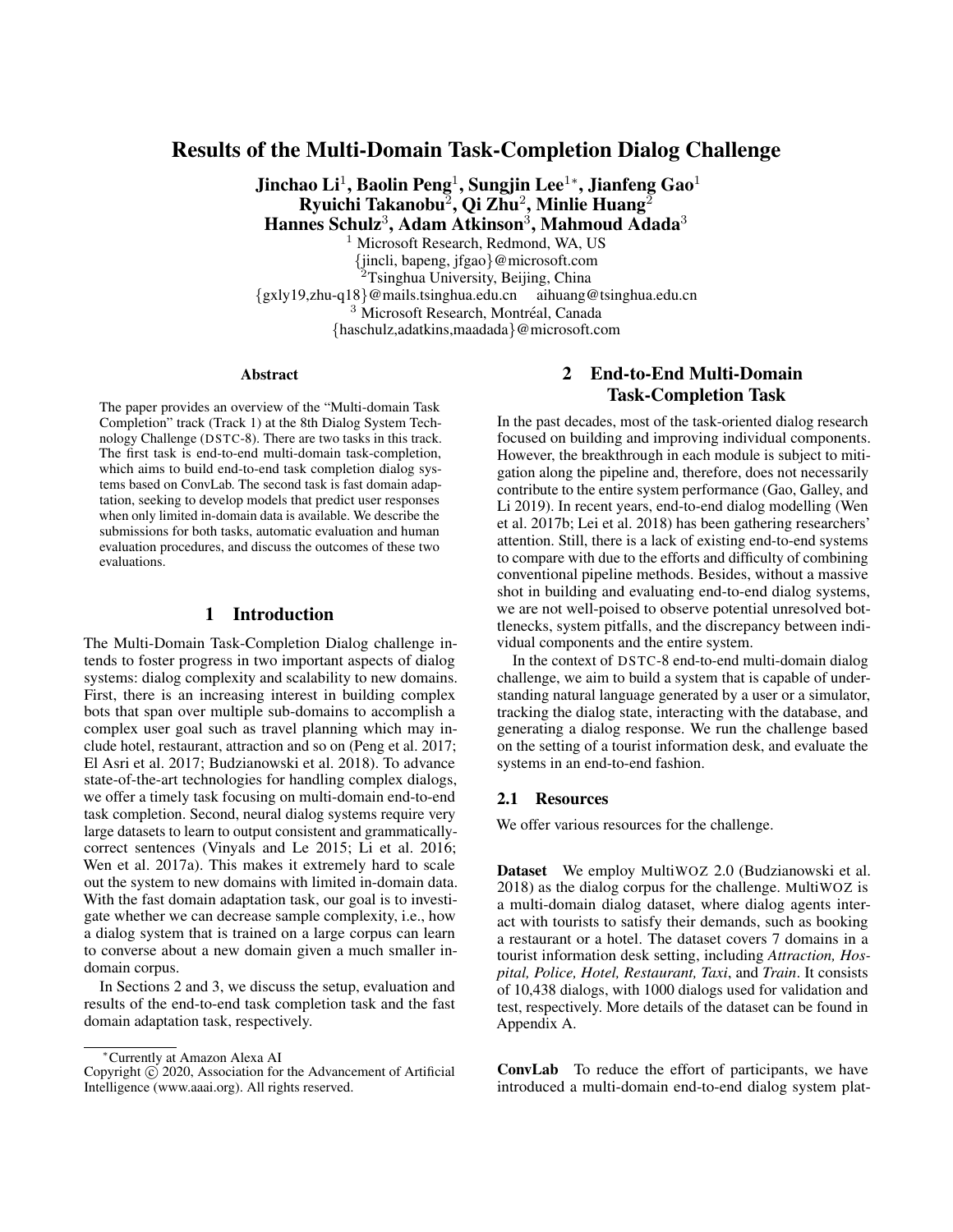form named ConvLab<sup>1</sup> (Lee et al. 2019). It covers a full range of trainable statistical and neural models with associated datasets, a rich set of tools that enable researchers to compare different approaches in the same setting, and a framework that allows users to perform end-to-end evaluation smoothly. Participants are required to build the system based on ConvLab but encouraged to explore various approaches, including conventional pipeline models and end-to-end neural models without any other constraints.

In ConvLab, we augmented MultiWOZ 2.0 with additional annotations for user dialog acts, which are missing in the original dataset. We also included pre-trained models for all dialog system components and user simulators, and end-toend neural models that are trained on the MultiWOZ dataset.

Baseline We built our baseline model with the modular pipeline approach. It consists of a multi-intent language understanding model (MILU), a rule-based dialog state tracker (DST), a rule-based dialog policy, and a template-based natural language generation (NLG) module. Participants have full access to this model pipeline in ConvLab during the challenge.

## 2.2 Submissions

There is a wide range of models and approaches in the submitted systems, including conventional modular modules, word-level DST and policy models, and end-to-end models. Most teams focus on improving individual models either by replacing the NLU embedding or adding extra modules/rules to other modules. Some adopt end-to-end approaches such as GPT-2 (Radford et al. 2018). Other groups develop new models beyond the existing modules in ConvLab. Below is a summary of dialog systems based on system descriptions in the submissions and private communication. Note that we have excluded systems that have known issues or bugs to avoid misinterpretation.

- **Team 1:** The system is built in a conventional pipeline style. For NLU, this team replaces glove embedding with BERT (Devlin et al. 2019) to improve token level presentation. At the sentence level, an attention mechanism is employed to handle the domain switch problem. Other modules are all rule-based. Rule-based DST provided in ConvLab is used to track dialog state. System policy is enhanced with additional rules to handle domain/intent conflict based on the existing rule-based system policy. Complex multi-domain/multi-intent templates are added to the existing NLG templates to reduce dialog turns and improve dialog appropriateness.
- Team 2: This system consists of a BERT-based NLU module, and a rule-based DST with a rank strategy to improve its vulnerability to domain switch. The ranking scores of slots in the same domain as the last turn are encouraged. For the system policy, a confirm strategy is designed for some easily misclassified slots. The template for NLG has been slightly polished to make it more readable.
- Team 3: This system consists of a BERT-based NLU module, a rule-based DST module, a WarmUp DQN model for the system policy, and a hybrid model of HDSA (Chen et al. 2019) and template for NLG.
- Team 4: This is a pipeline system based on the MILU model for NLU, a rule-based DST, a rule-based policy enhanced with more complex handcrafted policies, and a template-based NLG model.
- Team 5: This is an end-to-end neural model trained by fine-tuning GPT-2 to predict dialog state, dialog policy and system response at the word level. The same GPT-2 model is shared among the implicit dialog state tracker, dialog policy generator, and natural language generation module. The model implicitly behaves like a conventional pipeline system.
- Team 6: This system is based on the OneNet model for NLU, a rule-based DST and HRED-based word policy (Sordoni et al. 2015).
- Team 7: This is a pipeline system based on the MILU model, a rule-based DST, a Bayesian Q-network policy, and a template-based NLG model.
- Team 8: This system employs a pipeline architecture with a focus on system policy learning. Their NLU is based on MILU but trained separately for agent and user side utterances. It further replaces the glove embedding with a BERT encoder. The dialog management consists of a rule-based DST and a system policy trained with Deep Q-Learning from Demonstrations (DQfD) algorithm (Hester et al. 2018), with expert demonstrations gathered by different "experts", i.e., a rule-based agent and a pre-trained VMLE policy. The NLG model is trained using OpenNMT with Nucleus Sampling to improve diversity.
- Team 9: This is a pipeline system based on the MILU model, a rule-based DST, a WarmUp reinforce policy, and a template-based NLG model.
- Team 10: The system is constructed by employing both the SUMBT model (Lee, Lee, and Kim 2019) and LaRL model (Zhao, Xie, and Eskénazi 2019).

## 2.3 Evaluation

Each team was allowed up to 5 submissions. We apply the user simulator-based automatic evaluation pipeline to all submissions and send systems with a success rate higher than 50% to human judges. Meanwhile, we ensure that each team's best submission is sent to human evaluation unless we notice a significant system issue or bug. The final ranking of submitted systems only considers human evaluation results.

Automatic Evaluation For the automatic evaluation, we construct the environment with MILU, a template-based generation component, and an agenda-based user simulator. The simulator uses a stack-like agenda to express the user goal using dialog acts with complex heuristics. Each submission is evaluated 500 sessions with the simulator. To ensure that the automatic evaluation is fair to all participants, we sample 500 user goals and evaluate all submissions with the same fixed set of user goals. In the goal sampling process, we first

<sup>1</sup> https://github.com/ConvLab/ConvLab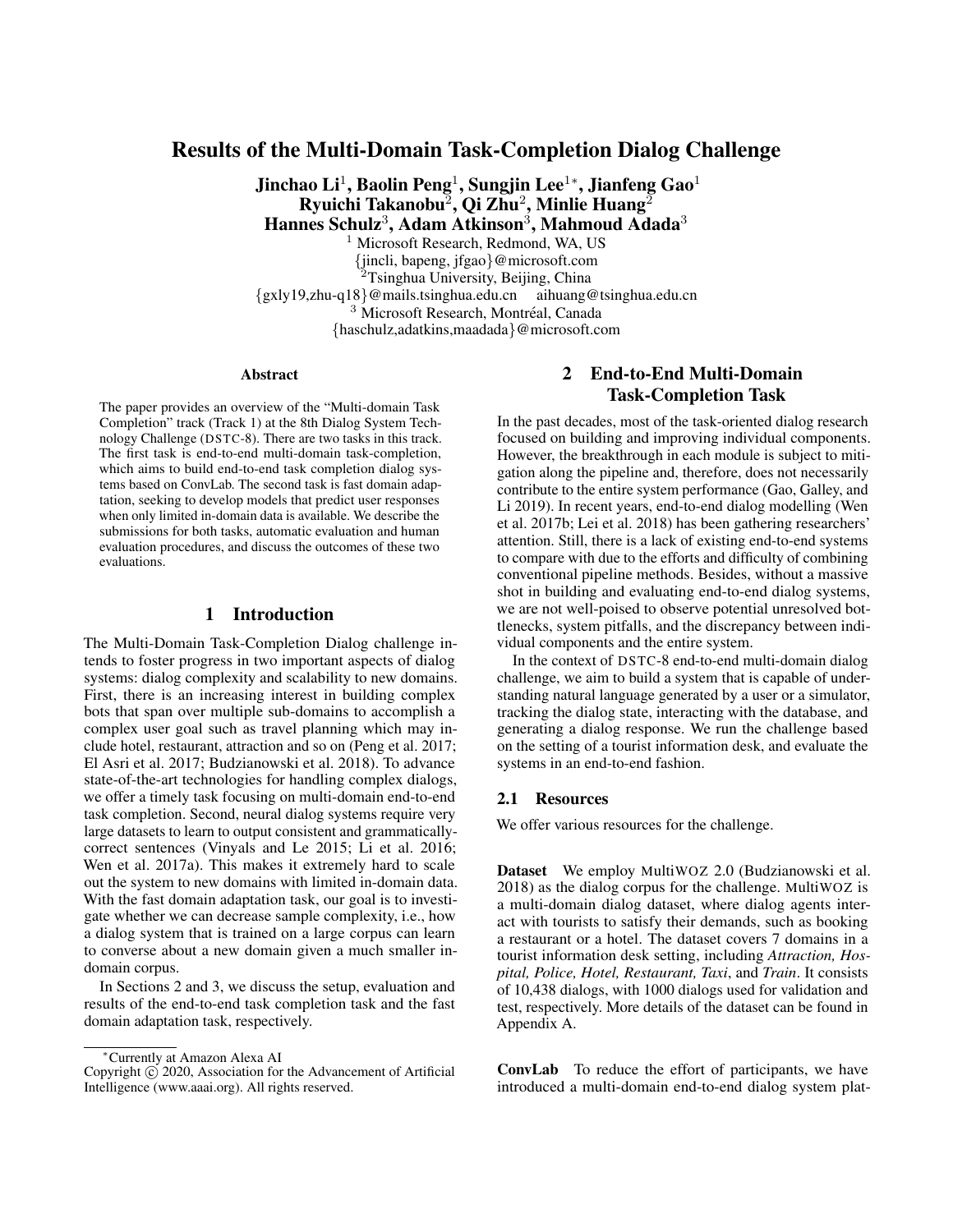Table 1: Automatic evaluation results. The results are from the best submissions from each group.

| Team      | $SR\%$ | Rwrd    | Turns | P    | R    | F1   | BR%   |
|-----------|--------|---------|-------|------|------|------|-------|
| 1         | 88.80  | 61.56   | 7:00  | 0.92 | 0.96 | 0.93 | 93.75 |
| 2         | 88.60  | 61.63   | 6.69  | 0.83 | 0.94 | 0.87 | 96.39 |
| 3         | 82.20  | 54.09   | 6.55  | 0.71 | 0.92 | 0.78 | 94.56 |
| 4         | 80.60  | 51.51   | 7:21  | 0.78 | 0.89 | 0.81 | 86.45 |
| 5         | 79.40  | 49.69   | 7.59  | 0.80 | 0.89 | 0.83 | 87.02 |
| 6         | 58.00  | 23.70   | 7:90  | 0.61 | 0.73 | 0.64 | 75.71 |
| 7         | 56.60  | 20:14   | 9.78  | 0.68 | 0.77 | 0.70 | 58.63 |
| 8         | 55.20  | 17:18   | 11.06 | 0.73 | 0.74 | 0.71 | 71.87 |
| 9         | 54.00  | 17:15   | 9.65  | 0.66 | 0.76 | 0.69 | 72.42 |
| 10        | 52.20  | 15:81   | 8:83  | 0.46 | 0.75 | 0.54 | 76.38 |
| 11        | 34.80  | $-6.39$ | 10:15 | 0.65 | 0.75 | 0.68 | N/A   |
| <b>BS</b> | 63.40  | 30.41   | 7.67  | 0.72 | 0.83 | 0.75 | 86.37 |

Abbreviations: BS: Baseline, SR: Success Rate, Rwrd: Reward, P/R: precision/recall of slots prediction, BR: Book Rate.

obtain the frequency of each slot in the dataset and then sample the user goal based on the slot distribution. We also add additional rules to remove inappropriate combinations (e.g., the user will not inform and inquire about the arrival time of a train in the same session). In the case that no matching database entry exists based on the sampled goal, we resample until there is an entity in the database that meets the new constraints. In this scenario, the user simulator first communicates based on the initial constraints. It then changes to the guaranteed constraints after the system informs it that the requests are not available.

We report a range of metrics including dialog success rate, return (reward), number of turns for dialog policy, book rate, and precision/recall/F1 score for intent/slot detection. In particular, the book rate evaluates whether the system has booked an entity that matches all the indicated constraints (e.g., a *Japanese* restaurant in a *moderate price range* in the *east area*). The score for slot detection evaluates whether the system has informed all the requested attributes (e.g., the *phone number* and the *address* of the restaurant). Success is achieved if and only if both the recall score for slot detection and book rate are 1.

Human Evaluation For the human evaluation, we host submitted systems in the back-end as bot services and crowdsource the work on Amazon Mechanical Turk. In each conversation, the system samples a goal and presents it to the MTurker with instructions. Then the MTurker communicates with the system via natural language to achieve the goal and judges the system based on the following metrics:

- *Dialog Success/Failure.* This metric judges whether the task goal is fulfilled.
- *Language Understanding Score.* This is a 5-point scale metric that evaluates whether the dialog agent understands user input. A score of 5 means the agent understands the utterances very well, while 1 means it does not understand at all.
- *Response Appropriateness Score.* This is a 5-point scale metric that evaluates whether the dialog response is appro-

priate in the conversation. A score of 5 means the response is exceptionally appropriate in the context, while 1 means purely inappropriate or off-topic.

The human evaluation environment on MTurk is illustrated on Fig. 1. We run 100 conversations for each system and report the best result for each team. For teams with a very similar success rate, we increase the number of conversations until we ensure the relative ranking is stable. Finally, we report metrics, including success rate, language understanding score, response appropriateness score, and the total number of turns.





(b) Human evaluation: conversation ends.

Figure 1: Human evaluation environment on MTurk

## 2.4 Results

be:

We received 38 submissions from 12 teams. We employed automatic evaluation on all submissions and sent 25 out of 38 submissions to human evaluation. In addition to the submitted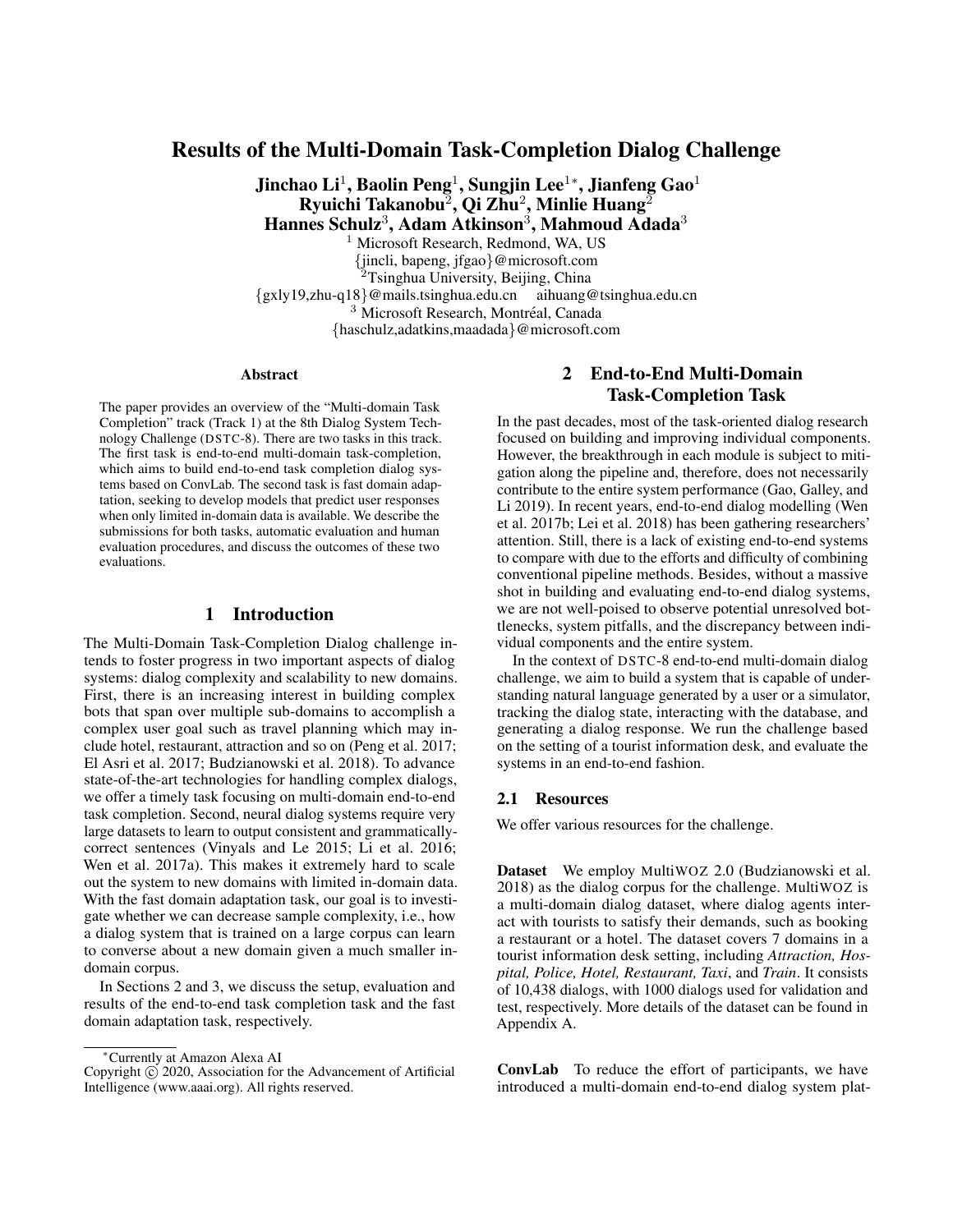Table 2: Human evaluation results. The results are from the best submissions from each group.

| Team            | SR%   | Under. | Appr. | Turns | Final Ranking |
|-----------------|-------|--------|-------|-------|---------------|
| 5               | 68.32 | 4.15   | 4.29  | 19.51 | 1             |
|                 | 65.81 | 3.54   | 3.63  | 15.48 | 2             |
| 2               | 65.09 | 3.54   | 3.84  | 13.88 | 3             |
| 3               | 64.10 | 3.55   | 3.83  | 16.91 | 4             |
| 4               | 62.91 | 3.74   | 3.82  | 14.97 | 5             |
| 10              | 54.90 | 3.78   | 3.82  | 14.11 | 6             |
| 6               | 43.56 | 3.55   | 3.45  | 21.82 | 7             |
| 11              | 36.45 | 2.94   | 3.10  | 21.13 | 8             |
| 7               | 25.77 | 2.07   | 2.26  | 16.80 | 9             |
| 8               | 23.30 | 2.61   | 2.65  | 15.33 | 10            |
| 9               | 18.81 | 1.99   | 2.06  | 16.11 | 11            |
| <b>Baseline</b> | 56.45 | 3.10   | 3.56  | 17.54 | N/A           |

Abbreviations: Under.: understanding score, Appr.: appropriateness score, SR: success rate.

systems, we also evaluated our baseline system for reference purposes. Tables 1 and 2 list the evaluation results with team names anonymized according to the policy of DSTC.

As listed in Tables 1 and 2, 5 teams have surpassed our baseline in both automatic evaluation and human evaluation. Most of these teams build the dialog system using a modular architecture, with a focus on improving NLU with BERT. For modules including DST, policy, and NLG, we do not see much advantage of using a model-based approach over a rule-based approach.

Team 1 achieves the best success rate of 88.80% in automatic evaluation by employing a component-wise system with a BERT-based NLU model and elaborated rule-based models on dialog policy, dialog state tracker, and NLG. However, there are discrepancies between human evaluation and simulator-based automatic evaluation. The best system in human evaluation is Team 5. It is fine-tuned based on GPT-2 to predict dialog states, system actions, and responses. The GPT-2 model is pre-trained with much larger datasets and thus contain more substantial information and achieve a better success rate of 68.32%. It also achieves the best language understanding and response appropriateness score in the human evaluation as illustrated in Figs. 2 and 3, which is significantly higher than other top teams. This demonstrates the potential of using a pre-trained model to improve both language understanding and response generation in task completion dialogs.

Besides, as we can observe from Table 2, the rankings of Team 10 and 11 in human evaluation also increase significantly when compared with automatic evaluation. It indicates that the user simulator might be too restricted to the existing dataset, and there is potential to build a better user simulator. It also indicates that we need to consider better automatic evaluation metrics.

## 3 Fast Domain Adaptation Task

Goal-oriented dialog systems can be challenging to bootstrap: for a new domain, little data is available to train a natural language understanding (NLU) module or other parts of the pipeline. Often, a Wizard-of-Oz (WOz, Kelley 1984) schema



Figure 2: Top 5 teams regarding *language understanding*.



Figure 3: Top 5 teams regarding *response appropriateness*.

can be used to obtain some initial test data; however, this requires training human agents for the task and setting up a complex pipeline. The value of WOz data is limited, since "users" are mostly hired and might not conform to real users. Additionally, any change in the chatbot interface requires collecting more data.

In the context of the DSTC-8 domain adaptation challenge, we aim to build models that predict user responses to a goaloriented dialog system for which only limited in-domain data is available. Such data could be collected from e.g. customer service transcripts, or written by the developers themselves. From this in-domain data, the *support set*, we would like to extrapolate responses to novel dialog contexts (the *target*). Typically the support set is too small to train a generative dialog model; instead, we adapt a generic dialog model trained on a large corpus of conversations over multiple *source* domains.

Technically, the problem setup is as follows: having trained the base model on the source domains, the model is then fed with one target dialog and a support set at a time. The model's task is to predict the next user turn of the target dialog, taking into account the support set before producing a prediction. At prediction time, each target dialog is processed in isolation from other target dialogs, such that the model cannot use knowledge or state obtained from other target/support data.

#### 3.1 Resources

For this challenge, we employ three different datasets. A Reddit-based corpus is suggested to learn language models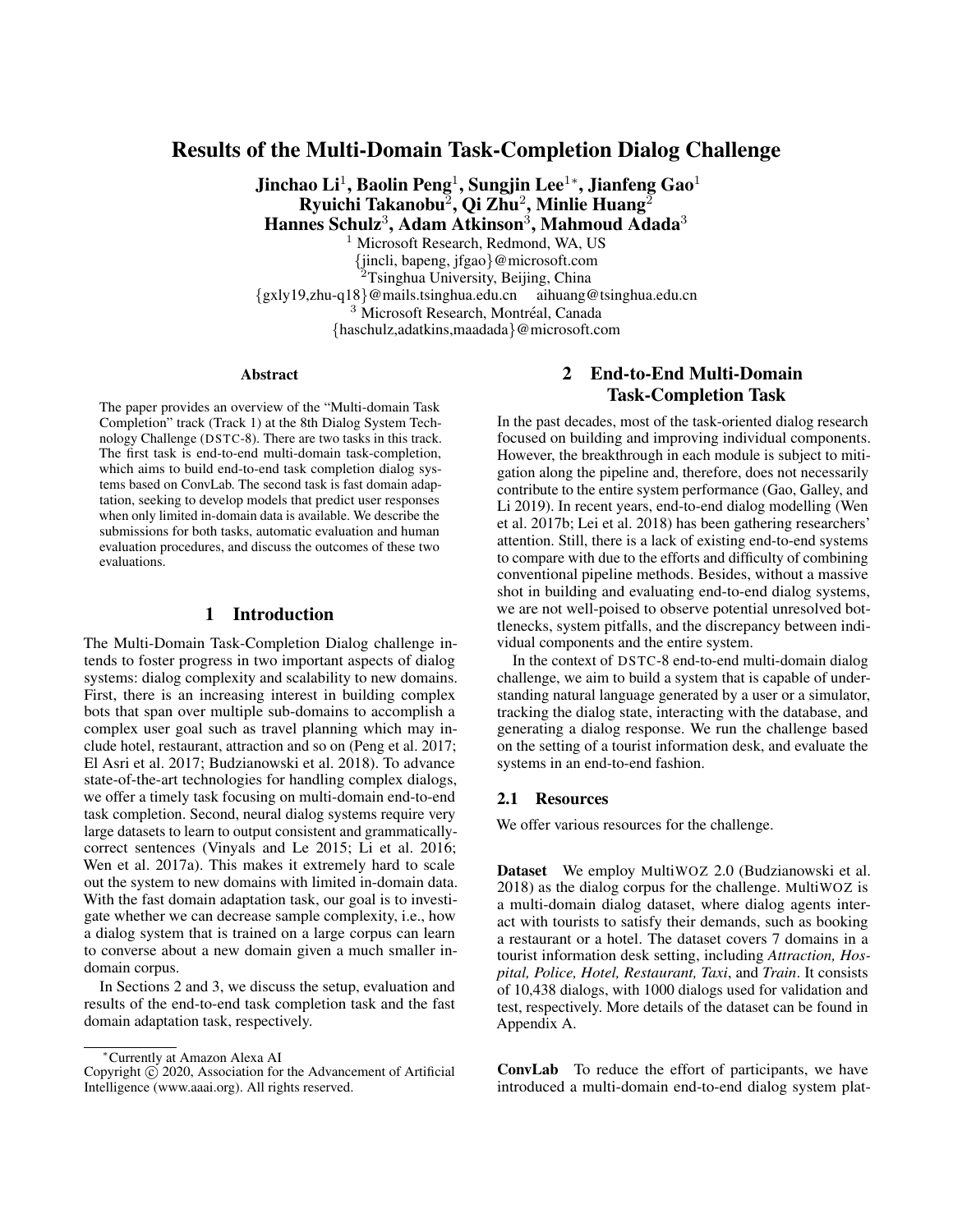and generic conversational skills; the diverse content of its various topics ("subreddits") can also be used to train domain adaptation. The MetaLWOz corpus is used to learn domain adaptation on a smaller, but *goal-oriented* corpus. Finally, evaluation (Section 3.2) is performed on a held-out subset of MetaLWOz domains (human evaluation) and a domain-pure subset of the MultiWOZ (Budzianowski et al. 2018) corpus (automatic evaluation).

Reddit Corpus We constructed a corpus of dialogs from Reddit submissions and comments spanning one year of data. Content is selected from a curated list of one thousand hightraffic subreddits. Our extraction and filtering methodology is based on that used in the DSTC-7 sentence generation task (Galley et al. 2019), the key difference being we sample at most two threads per submission. The corpus consists of five million training dialogs, with an additional one million dialogs reserved for validation. We provide pre-processing  $\text{code}^2$  for Reddit data so that all participants can work on the same corpus.

Goal-Oriented Corpus MetaLWOz We collected 40 203 goal-oriented dialogs<sup>3</sup> via crowd-sourcing using a *Wizard of Oz*, or WOz scheme. These dialogs span 51 domains – like bus schedules, apartment search, alarm setting, banking and event reservation – and are particularly suited for metalearning dialog models.

For each dialog we paired two crowd-workers, giving one the role of the bot and the other the human user, and assigned them a domain and task specifications to guide their exchange. We defined several tasks per domain to prompt more diverse discussions; one example task for the bus schedule domain is: *"Inform the user that the bus stop they are asking about has been moved two blocks north"* on the bot side, and *"Ask if a certain bus stop is currently operational"* on the user side.

Note that all entities were invented by the crowd-workers (for instance, the address of the bus stop), with no slots or dialog acts annotated. The goal of this challenge is to produce convincing user utterances and not the bot utterances.

An additional four MetaLWOz domains (*booking flight, hotel reserve, tourism,* and *vacation ideas*) were reserved for testing. See Appendix B for more details.

Domain-pure MultiWOZ Corpus From the MultiWOZ (Budzianowski et al. 2018) corpus, we selected dialogs which, apart from generic responses, only pertain to a single domain (*hospital, train, police, hotel, restaurant, attraction,* and *taxi*)

For both test sets, we randomly pick a single turn in each dialog and ask users to predict it given the preceding turns and a set of 128 support dialogs from the same domain. On MetaLWOz, we further distinguish two settings: *pure-task*, where support dialogs come from the same task, and *crosstask*, where support dialogs come from different tasks.

**Baseline** We provided a baseline model  $b(c; S)$ , a retrieval model that relies on FastText (Bojanowski et al. 2017) embeddings of SentencePiece (Kudo and Richardson 2018) tokens. To generate a response for the context  $c$ , it computes the minimum cosine distance between  $c$  and all in-domain dialog contexts given in the support set S:

$$
b(c; S) = \arg\min_{s \geq S, 0 < t < j \leq j} \cos(\text{emb}(c); \text{emb}(s_{:t})) \tag{1}
$$
\n
$$
\text{emb}(c) = \frac{1}{|c|} \frac{\dot{x}^j}{t=0} \frac{1}{|c_t|} \frac{\dot{x}^t}{t=0} \text{fasttext}(\text{sentencepiece}_i(c_t));
$$

$$
(2)
$$

where  $|c|$  is the number of dialog turns in context c,  $|c_t|$  the number of SentencePiece tokens in dialog turn  $c_t$ , and  $s_t$  represents all turns of  $s \in S$  before turn t. The FastText model was trained on the Reddit corpus. We also provided a similar baseline using BERT (Devlin et al. 2019) embeddings. However, we found the BERT baseline to perform significantly worse than SentencePiece/FastText on automatic metrics, and therefore excluded it from the human evaluation.

#### 3.2 Evaluation Methods

Measuring the quality of dialog responses using machines is an open problem (Lowe et al. 2017; Sai et al. 2019; Dziri et al. 2019). Word overlap metrics such as BLEU (Papineni et al. 2002) or METEOR (Lavie and Agarwal 2007) correlate reasonably well with human judgements on machine translation tasks (Graham and Baldwin 2014). However, for dialogs, vastly different responses work for a given context. Worse, even appropriate responses may be lacking in informativeness or usefulness. Currently human evaluation on multiple axes remains the most reliable way to compare systems (Liu et al. 2016; Novikova et al. 2017). We therefore base our final ranking on human ratings on MetaLWOz alone.

As human evaluation is costly, we also publish automatic evaluation scores for all tasks. Here, we rely on an intent and slot detection model trained on the MultiWOZ corpus.

Following the practice of past DSTC competitions, we anonymize team names for this summary paper.

Automatic Metrics For automatic evaluation metrics, we make use of the fact that dialogs in the MetaLWOz corpus are *goal-oriented* dialogs. Even if they are not annotated in MetaLWOz, every domain should have a number of intents, slots, and values, that the domain-adapted dialog system should be able to handle. We can thus use a target domain with annotations and compare whether the dialog system is able to produce similar intents and slots as the ground truth response. Note that since the dialog system does not have access to the user goal specification, we cannot hope to correctly predict slot values.

To detect intents and slots in the submitted responses, we used the natural language understanding (NLU) component from ConvLab (Lee et al. 2019), a variant of OneNet (Kim, Lee, and Stratos 2017). This NLU is also used in the baseline of the End-to-End Multi-Domain dialog System challenge of DSTC-8.

Automatic evaluation results are shown in Table 3.

<sup>2</sup> https://github.com/Microsoft/dstc8-reddit-corpus

<sup>&</sup>lt;sup>3</sup>https://aka.ms/metalwoz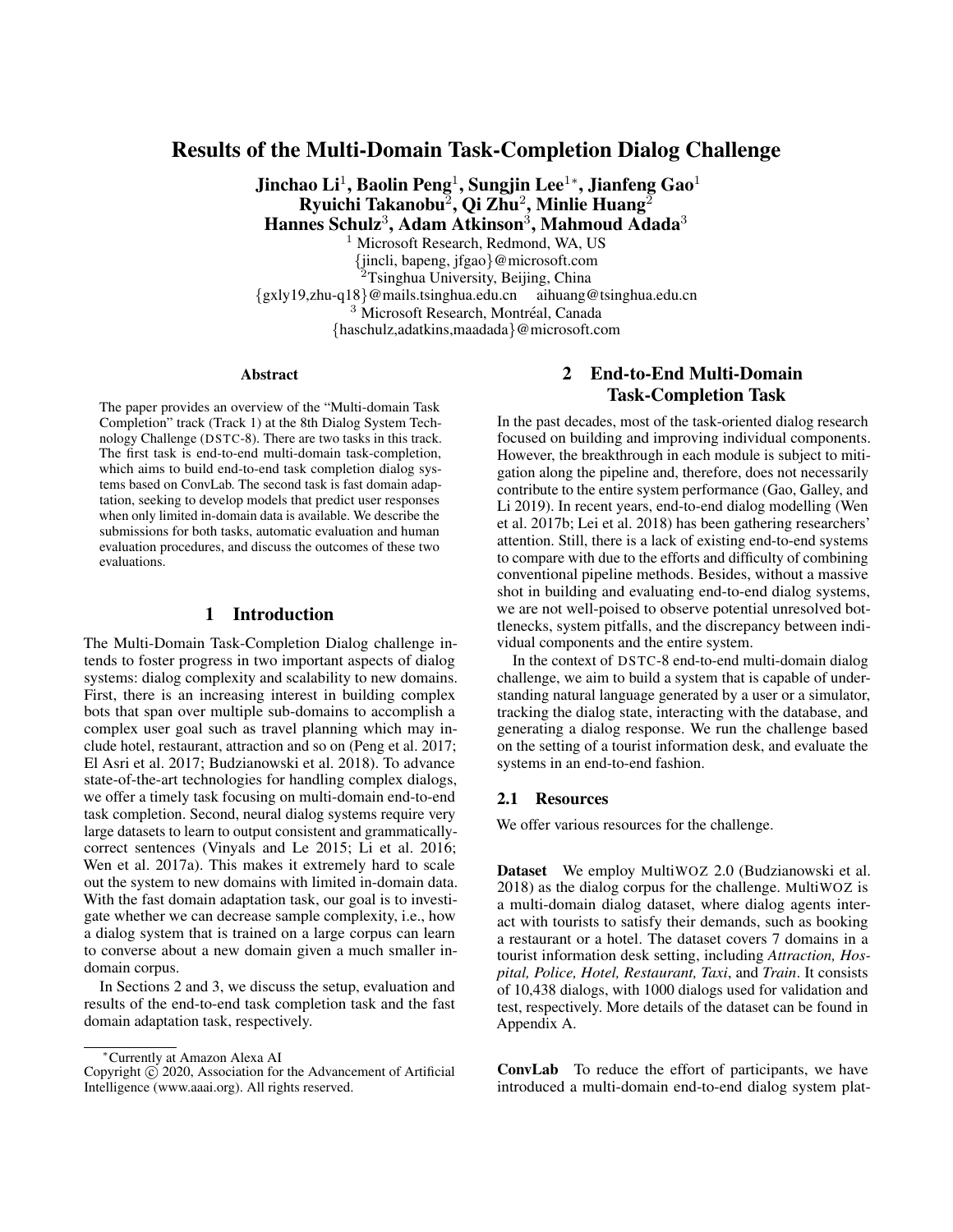Table 3: Automatic evaluation results on MultiWOZ

| Submission            | Intent F1 | Intent $&$ Slot F1 |
|-----------------------|-----------|--------------------|
| Team A                | 0.79      | 0.60               |
| Team B                | 0.64      | 0.48               |
| Team C                | 0.61      | 0.42               |
| Team D                | 0.55      | 0.42               |
| Baseline <sup>1</sup> | 0.52      | 0.27               |
| Baseline (BERT)       | 0.47      | 0.20               |

<sup>1</sup> FastText and SentencePiece, same as in human evaluation

| Read the conversation between a user and bot, then select the response that best<br>answers the question [Q] near the bottom of the page.                                                                                                                                                          |                                         |                                                                                 |  |  |  |
|----------------------------------------------------------------------------------------------------------------------------------------------------------------------------------------------------------------------------------------------------------------------------------------------------|-----------------------------------------|---------------------------------------------------------------------------------|--|--|--|
| Background Information:                                                                                                                                                                                                                                                                            |                                         |                                                                                 |  |  |  |
| • Conversation<br>Topic:                                                                                                                                                                                                                                                                           | <b>Vacation ideas</b>                   |                                                                                 |  |  |  |
| • User Task:                                                                                                                                                                                                                                                                                       |                                         | You are interacting with a bot that provides ideas for vacations and trips      |  |  |  |
| • Bot Task:                                                                                                                                                                                                                                                                                        | to book them                            | You are a bot that provides ideas for vacations and trips, but you are not able |  |  |  |
| Conversation:                                                                                                                                                                                                                                                                                      |                                         |                                                                                 |  |  |  |
| • [ Bot ]: Hello how may I help you?<br>. [User]: I want to take my family to see some cool museums this summer.<br>• [ Bot ]: Sure, I can't book your trip but I can help you decide, Is that OK?<br>• [User]: That works I guess<br>• [ Bot ]: Ok. What kind of museums would you like to visit? |                                         |                                                                                 |  |  |  |
| are open to the public.                                                                                                                                                                                                                                                                            | [User]: I want to see some museums that | ○ [User]: Any kind.                                                             |  |  |  |
| [Q]: Which response is more appropriate to the conversation?<br>(In other words: "Does the response make sense in the context of the conversation and its background?"<br>If you think both responses are equal, please select one at random.<br><b>Submit</b>                                     |                                         |                                                                                 |  |  |  |

Figure 4: Screenshot of the interface used by human judges to compare two responses for a given dialog context regarding *appropriateness* of the response.

Human Evaluation We follow Thurstone (1927) and ask human judges to perform pairwise comparisons between two responses given the previous dialog context. Since a single metric is not enough (e.g. "i don't know" can be appropriate but not informative), we rate response pairs along  $M=4$ different axes: informativeness, appropriateness, usefulness and answerability. Initially we also considered grammaticality, but decided to exclude it since all submissions produced grammatical responses. Specifically, we presented the previous dialog turns, the user and wizard tasks, and pairs of responses in random order (Fig. 4). We then asked judges to rank the responses according to the following statements:

1. The response is *useful* to the user, given their user task. A useful response has some of these qualities: relates to what user wants; is specific and fills in or requests information; makes a decision; helps move the conversation towards fulfilling or completing the user's goal. A useless response is indecisive, uncooperative, or detracts from the user's goal.

- 2. The response contains *information* or facts that are related to the conversation. An informative response has some of these qualities: mentions entities and values, e.g. dates, names, places, things; refers to things mentioned previously in the dialog; refers to things in the user or bot's task specification. An uninformative response is vague, general, or interjects irrelevant facts.
- 3. The response is *appropriate* to the conversation. An appropriate response generally makes sense in the context of the conversation. An inappropriate response is off topic, too long or too short, or too repetitive.
- 4. The response is *easy for the bot to answer*, given the bot's task and what would be reasonable for a robot agent like this to understand. An answerable response has some of these qualities: is worded in an approachable way without being too complicated; fits within the parameters of what the bot is capable of answering; is specific, fills in information, or makes a decision; helps move the conversation along. A response that is difficult to answer maybe obtuse, verbose, or philosophical.

We provided one hit-app per metric, so that in a single session, judges ranked responses only for a single metric. Preliminary experiments showed that this strongly increased agreement between judges. For ties we asked judges to pick randomly.

We randomly<sup>4</sup> select a set of  $C=100$  dialog contexts from the MetaLWOz test domains for human evaluation. For each dialog context and metric combination, we aim to produce one ranking over the  $S=6$  submissions. Each pair is judged  $K=3$  times, which would require a total of  $KMCS(S - 1)=2 = 18000$  comparisons. We reduce the number of comparisons by letting the *Multisort* algorithm (Maystre and Grossglauser 2017) determine which responses to compare. In practice, we first sample an initial pairing  $(s_i; s_j)$  for each dialog context c and metric m, then rank them by majority vote of the  $K$  judges,

$$
S_i <_{cm}^{\text{human}} S_j := \begin{cases} 1 & \text{if} & \text{if } s_i <_{cmk}^{\text{human}} S_j > \frac{K}{2} \\ 0 & \text{else} > \end{cases} \tag{3}
$$

where  $(s_i \leq_{cmk}^{human} s_j) \in \{0, 1\}$  is given by the k-th crowd worker response. All consecutive pairs are then determined by running the QuickSort algorithm in parallel for each dialog context-metric combination, using  $\langle \frac{\text{human}}{\text{cm}} \rangle$  as the comparison operator. With this scheme, we ran 15 iterations totaling 11 610 comparisons—64:5 % of comparisons required by the naïve algorithm. 381 unique users participated in the evaluation, with 198 users judging at least the median number of 12 pairs. The final ranking (Table 5) was produced using Copeland's method (Copeland 1951): The method assigns each submission  $S_i$  a score  $C(S_i)$  that corresponds to the sum of the number of submissions it beats in the collected

<sup>4</sup>We picked fewer dialog contexts where the final response was supposed to be predicted, since those almost exclusively contain variations of "thank you". To allow for minimal context, we also did not evaluate the first response after the bot's "How may I help you?" message.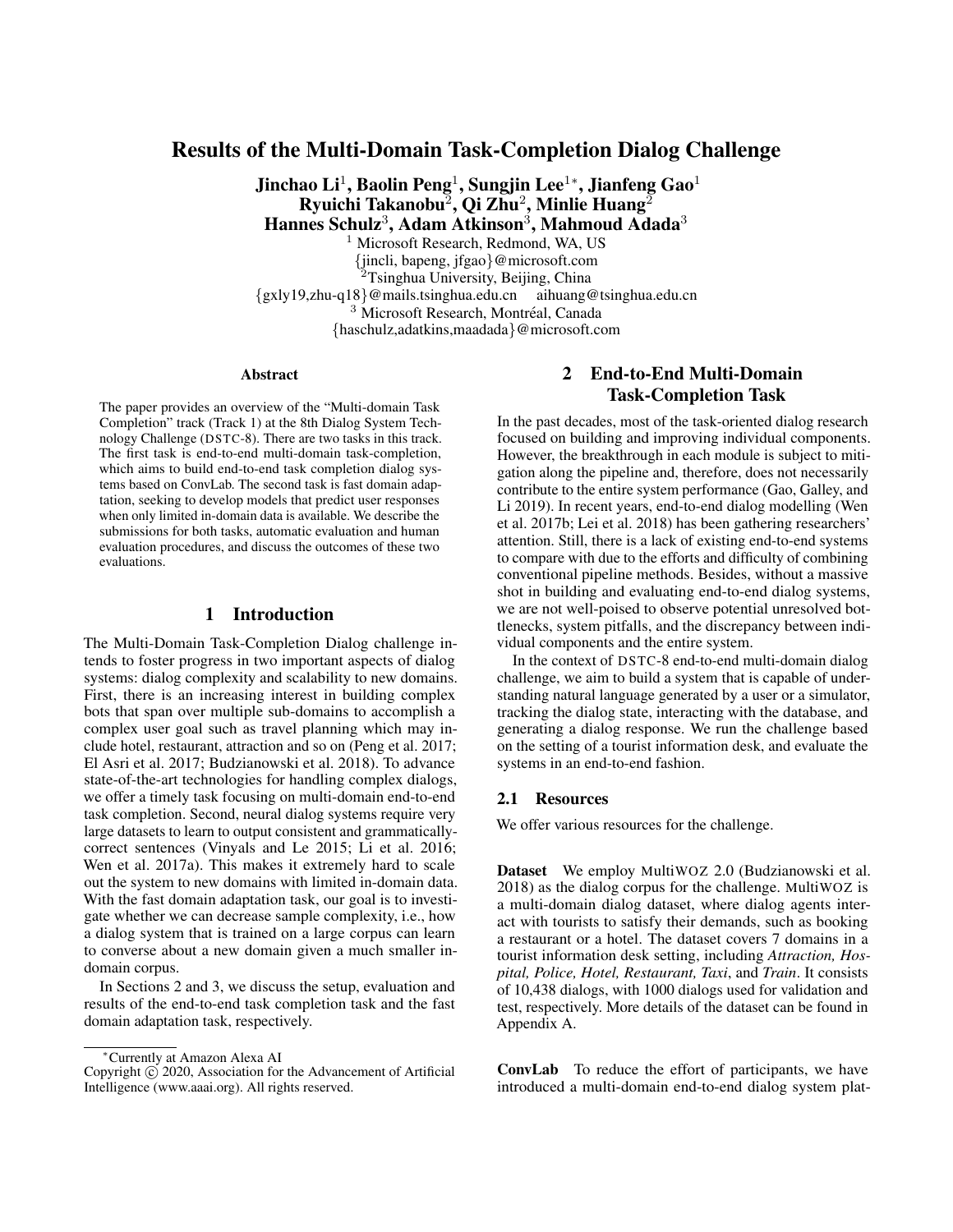Table 4: Agreement between judges

| Metric         |       | P(A)  | P(E)  |
|----------------|-------|-------|-------|
| Appropriate    | 0.310 | 0.658 | 0.504 |
| Easy to answer | 0.288 | 0.647 | 0.504 |
| Informative    | 0.298 | 0.656 | 0.510 |
| Useful         | 0.250 | 0.633 | 0.510 |
| Overall        | 0.287 | 0.648 | 0.507 |

rankings,

$$
C(s_i) = \begin{cases} \nX & X \quad \mathcal{X} \\ \n\text{S}_i \in S_i & \text{if } n = 1 \text{ and } n = 1 \text{ and } n = 1 \text{ and } n = 1 \text{ and } n = 1 \text{ and } n = 1 \text{ and } n = 1 \text{ and } n = 1 \text{ and } n = 1 \text{ and } n = 1 \text{ and } n = 1 \text{ and } n = 1 \text{ and } n = 1 \text{ and } n = 1 \text{ and } n = 1 \text{ and } n = 1 \text{ and } n = 1 \text{ and } n = 1 \text{ and } n = 1 \text{ and } n = 1 \text{ and } n = 1 \text{ and } n = 1 \text{ and } n = 1 \text{ and } n = 1 \text{ and } n = 1 \text{ and } n = 1 \text{ and } n = 1 \text{ and } n = 1 \text{ and } n = 1 \text{ and } n = 1 \text{ and } n = 1 \text{ and } n = 1 \text{ and } n = 1 \text{ and } n = 1 \text{ and } n = 1 \text{ and } n = 1 \text{ and } n = 1 \text{ and } n = 1 \text{ and } n = 1 \text{ and } n = 1 \text{ and } n = 1 \text{ and } n = 1 \text{ and } n = 1 \text{ and } n = 1 \text{ and } n = 1 \text{ and } n = 1 \text{ and } n = 1 \text{ and } n = 1 \text{ and } n = 1 \text{ and } n = 1 \text{ and } n = 1 \text{ and } n = 1 \text{ and } n = 1 \text{ and } n = 1 \text{ and } n = 1 \text{ and } n = 1 \text{ and } n = 1 \text{ and } n = 1 \text{ and } n = 1 \text{ and } n = 1 \text{ and } n = 1 \text{ and } n = 1 \text{ and } n = 1 \text{ and } n = 1 \text{ and } n = 1 \text{ and } n = 1 \text{ and } n = 1 \text{ and } n = 1 \text{ and } n = 1 \text{ and } n = 1 \text{ and } n = 1 \text{ and } n = 1 \text{ and } n = 1 \text{ and } n = 1 \text{ and } n = 1 \text{ and } n = 1 \text{ and } n = 1 \text{ and } n = 1 \text{ and } n = 1 \text{ and } n =
$$

where  $\langle \xi_m^{\text{qs}} \rangle$  denotes the sort order determined by QuickSort, and ranks the submissions by  $C(\cdot)$ .

Human Evaluation Robustness Agreement between judges can be quantified with Cohen's kappa coefficient (Cohen 1960; Callison-Burch et al. 2011), defined as

$$
=\frac{P(A)-P(E)}{1-P(E)};
$$
\n(5)

where  $P(A)$  is the empirical rate of two annotators agreeing with each other, and  $P(E)$  is the probability of annotators agreeing by chance. For our binary choice,

$$
P(E) = P^2(A < B) + P^2(A > B) \tag{6}
$$

The agreement results are shown in Table 4. Note that a of 0.29 corresponds to all three annotators agreeing on a binary choice roughly 16 % of the time.

Our agreement scores may have been higher had we included the option to tie two systems on a given output; however, in preliminary trials with ties permitted we found that users had strong preferences, with ties comprising < 10% of all judgements. Moreover the underlying QuickSort sampling algorithm of the *Multisort* collection procedure randomly orders equal elements, so the more discriminative users would improve the truthfulness of the final rankings.

We rely on *Multisort*, which has been shown to be robust to noisy comparisons (Maystre and Grossglauser 2017). As expected, we observe that systems that are closer in our final rankings were compared more often by the active collection procedure. System pairs that differed by one or two in the final ranking were compared 20% more often on average than the worst system and ground-truth responses.

In addition to the Copeland aggregation, we can compute the win rate (Callison-Burch et al. 2011). This measures how often a submission won a direct comparison with any other submission. Note that the win rate is affected by the active selection of comparisons, i.e., similarly ranked entries are compared more often. A ranking induced by win rates is listed in Table 5 and is consistent with the overall ranking.

To assess the robustness of our rankings, we used *n-out-ofn* bootstrapping (Hall, Miller, and others 2009). Specifically, we sample 1000 times with replacement from the C randomly

Table 5: Human Evaluation Ranking

| Submission      | Mean Bootstrap<br>Rank | Win Rate <sup>1</sup><br>(%) | Final<br>Rank |
|-----------------|------------------------|------------------------------|---------------|
| Gold            | 1.00                   | 62.3                         | $\mathbf{I}$  |
| Team B          | 2.01                   | 56.9                         | 2             |
| Team C          | 2.99                   | 52.1                         | 3             |
| Team A          | 4.03                   | 47.4                         |               |
| <b>Baseline</b> | 4.97                   | 44.2                         | 5             |
| Team D          | 6.00                   | 37.3                         |               |

<sup>1</sup> based on all evaluations of  $\lt_{cm}^{\text{human}}$ , see Eq. (3)

chosen dialog contexts, obtain the corresponding rankings and rerun Copeland's method. Mean bootstrap ranks resulting from resampling are listed in Table 5. On the chosen dialogs, it appears that the submission ordering is quite stable. Ranking within subsets (MetaLWOz task, metric and turn) usually follow global ranking order with some exceptions, e.g. in the *pure* task setting and in the *easy to answer* metric, some lower ranks flip (cf. Table 6). Visualization and discussion of the bootstrapping outcome distribution with regards to various dataset partition schemes can be found in Appendix B.5. We also find that the ordering is robust for a wide range of sample sizes (data not shown).

#### 3.3 Results

Submissions We received four unique submissions for the fast-adaptation task, comprised of Transformer and BiLSTMbased sequence-to-sequence models.

- Team A trained a BiLSTM on our Reddit corpus, then finetune the model at test-time using a mixture of MetaLWOz or MultiWOZ support dialogs, augmented to the context of the target dialog, and dynamically-sampled Reddit threads.
- Team B developed a hybrid retrieval and generation model. They fine-tuned a GPT-2 model on the MetaLWOz training corpus with additional objectives for response token likelihood and next-sentence prediction (NSP). At testtime the model retrieves the response of the support dialog that is most similar to the target dialog, then compares it to a response generated to the target using the NSP head.
- Team C first fine-tune GPT-2 on the MetaLWOz training corpus, then fine-tune the model further on the support sets of the MetaLWOz and MultiWOZ test sets.
- Team D trained a BiLSTM encoder and attentional LSTM decoder on both the Reddit and MetaLWOz training corpora, without any fine-tuning to the test sets.

Discussion The submissions generally surpassed our baselines, with two models clearly outperforming the others on either automated or human evaluation metrics. Team A achieved the highest NLU scores by a large margin, on both intent F1 and joint intent + slot F1.

Similar to Task 1 (Section 2), we observe differences between automatic and human evaluation. Though Team A clearly led when measured on automated metrics, they rank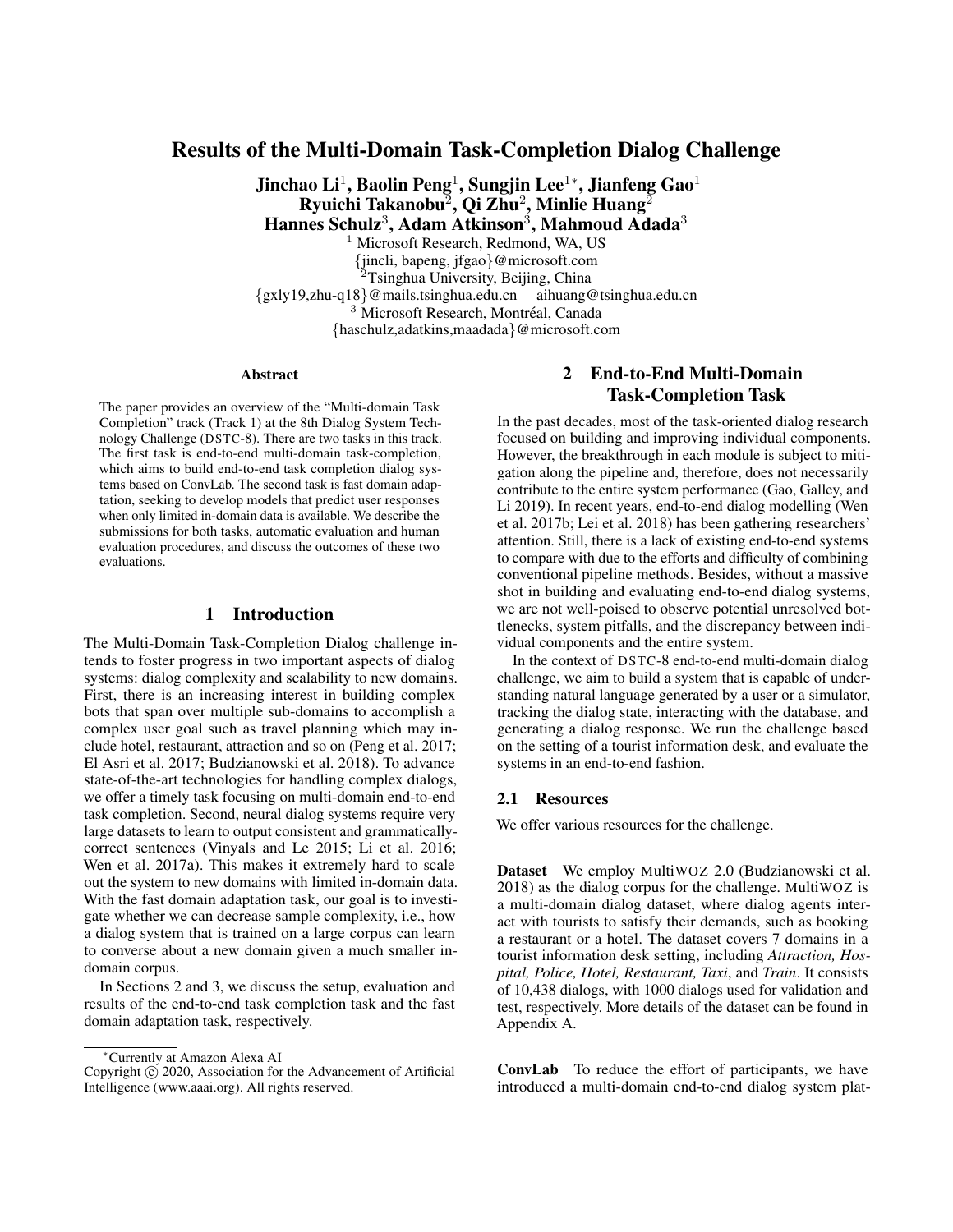Table 6: Human evaluation rankings

|                | Rank |  |             |  |                     |                 |  |
|----------------|------|--|-------------|--|---------------------|-----------------|--|
|                |      |  | $2 \t3 \t4$ |  | -5                  | 6               |  |
| <b>Metric</b>  |      |  |             |  |                     |                 |  |
| Appropriate    |      |  |             |  | Gold B C A Baseline | D               |  |
| Easy to answer |      |  |             |  | Gold B C A D        | <b>Baseline</b> |  |
| Informative    |      |  |             |  | Gold B C A Baseline | D               |  |
| Useful         |      |  |             |  | Gold B C A Baseline | D               |  |
| <b>Testset</b> |      |  |             |  |                     |                 |  |
| Pure task      |      |  |             |  | Gold B A C Baseline | D               |  |
| Cross task     |      |  |             |  | Gold B C A Baseline | D               |  |
| Overall)       |      |  |             |  | Gold B C A Baseline | D               |  |

third in human evaluation, behind Teams B and C in the overall ranking. The discrepancy here can be attributed both to different characteristics of the underlying datasets and the need for better automatic metrics in dialog systems (Liu et al. 2016). In human evaluation, Team B emerged as the clear winner when its responses were judged on the criteria in Section 3.2; this result is stable when bootstrapping the selection of dialogs used to compute the *Multisort* ranking, and partitioning the rankings by metric or test set (cf. Table 6). This ranking order is preserved under an alternative ranking scheme, defined by overall win-rate (Table 5).

None of the systems were able to surpass the quality of ground-truth responses of the MetaLWOz test set, when evaluated by human judges and ranked across various strata. Our results indicate that these machine-learned dialog models fall below human parity.

## 4 Conclusion

In this paper, we summarized the end-to-end multi-domain task completion task and the fast domain adaptation task at the eighth dialog system technology challenge (DSTC-8). The end-to-end multi-domain task completion task challenged participants to create an end-to-end dialog system based on ConvLab with the system evaluated in an end-toend fashion. The discrepancy between automatic evaluation and human evaluation indicates the necessity of improving user simulators in the future, and the success of GPT-2 in human evaluation demonstrated the potential of leveraging pretrained models in dialog. In the fast domain adaptation task, most submissions used some form of fine-tuning to adapt their pre-trained models. Submissions based on BiLSTM and GPT-2 dominated automatic and human evaluation, respectively.

## References

Bojanowski, P.; Grave, E.; Joulin, A.; and Mikolov, T. 2017. Enriching word vectors with subword information. *Transactions of the Association for Computational Linguistics* 5:135– 146.

Budzianowski, P.; Wen, T.-H.; Tseng, B.-H.; Casanueva, I.; Ultes, S.; Ramadan, O.; and Gašić, M. 2018. Multiwoz-

a large-scale multi-domain wizard-of-oz dataset for taskoriented dialogue modelling. *Proc. Conf. on Empirical Methods in Natural Language Processing (EMNLP)*.

Callison-Burch, C.; Koehn, P.; Monz, C.; and Zaidan, O. 2011. Findings of the 2011 workshop on statistical machine translation. In *Proc. of the Sixth Workshop on Statistical Machine Translation*.

Chen, W.; Chen, J.; Qin, P.; Yan, X.; and Wang, W. Y. 2019. Semantically conditioned dialog response generation via hierarchical disentangled self-attention. In *Proc. Conf. Association for Computational Linguistics (ACL)*.

Cohen, J. 1960. A coefficient of agreement for nominal scales. *Educational and psychological measurement* 20(1):37–46.

Copeland, A. H. 1951. A 'reasonable' social welfare function. In *Seminar on Mathematics in Social Sciences*. U. Michigan.

Devlin, J.; Chang, M.; Lee, K.; and Toutanova, K. 2019. BERT: pre-training of deep bidirectional transformers for language understanding. In *Proc. Conf. North American Chapter of the Association for Computational Linguistics: Human Language Technologies (NAACL-HLT)*.

Dziri, N.; Kamalloo, E.; Mathewson, K. W.; and Zaïane, O. R. 2019. Evaluating coherence in dialogue systems using entailment. In *Proc. Conf. North American Chapter of the Association for Computational Linguistics: Human Language Technologies (NAACL-HLT)*.

El Asri, L.; Schulz, H.; Sharma, S.; Zumer, J.; Harris, J.; Fine, E.; Mehrotra, R.; and Suleman, K. 2017. Frames: a corpus for adding memory to goal-oriented dialogue systems. In *Proc. Meeting on Discourse and Dialogue (SIGDIAL)*.

Galley, M.; Brockett, C.; Gao, X.; Gao, J.; and Dolan, B. 2019. Grounded response generation task at dstc7. In *AAAI Dialog System Technology Challenges Workshop*.

Gao, J.; Galley, M.; and Li, L. 2019. Neural approaches to conversational ai. *Foundations and Trends*( $\widehat{R}$ ) in Information *Retrieval* 13(2-3):127–298.

Graham, Y., and Baldwin, T. 2014. Testing for significance of increased correlation with human judgment. In *Proc. Conf. on Empirical Methods in Natural Language Processing (EMNLP)*.

Hall, P.; Miller, H.; et al. 2009. Using the bootstrap to quantify the authority of an empirical ranking. *The Annals of Statistics* 37(6B):3929–3959.

Hester, T.; Vecerík, M.; Pietquin, O.; Lanctot, M.; Schaul, T.; Piot, B.; Horgan, D.; Quan, J.; Sendonaris, A.; Osband, I.; Dulac-Arnold, G.; Agapiou, J.; Leibo, J. Z.; and Gruslys, A. 2018. Deep q-learning from demonstrations. In *Proc. Conf. on Artificial Intelligence (AAAI)*.

Kelley, J. F. 1984. An iterative design methodology for userfriendly natural language office information applications. In *ACM Transactions on Information Systems*.

Kim, Y.; Lee, S.; and Stratos, K. 2017. Onenet: Joint domain, intent, slot prediction for spoken language understanding. In *Automatic Speech Recognition and Understanding Workshop*.

Kudo, T., and Richardson, J. 2018. SentencePiece: A simple and language independent subword tokenizer and detokenizer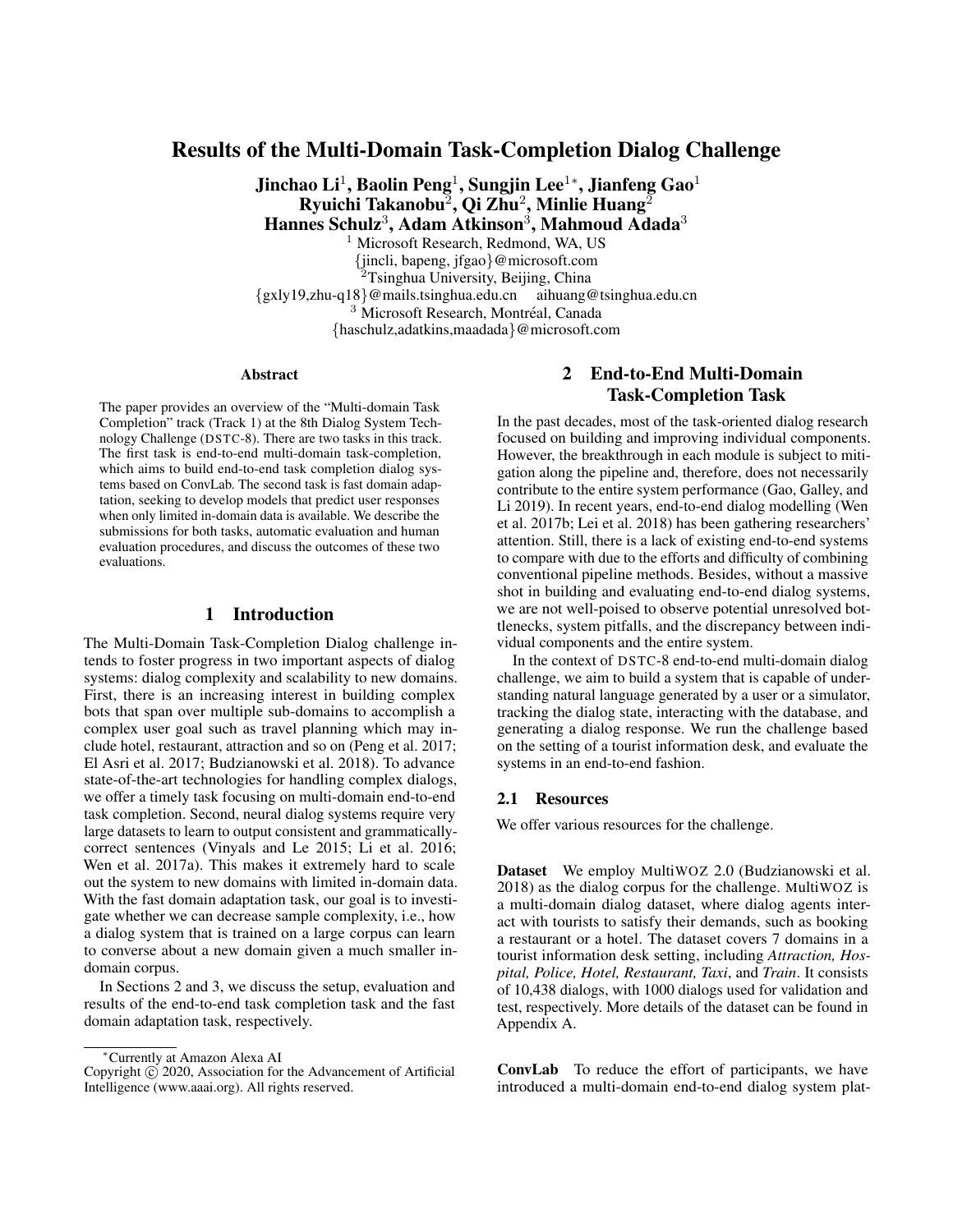for neural text processing. In *Proc. Conf. on Empirical Methods in Natural Language Processing (EMNLP)*.

Lavie, A., and Agarwal, A. 2007. Meteor: An automatic metric for mt evaluation with high levels of correlation with human judgments. In *Proc. of the Workshop on Statistical Machine Translation*.

Lee, S.; Zhu, Q.; Takanobu, R.; Zhang, Z.; Zhang, Y.; Li, X.; Li, J.; Peng, B.; Li, X.; Huang, M.; and Gao, J. 2019. ConvLab: Multi-domain end-to-end dialog system platform. In *Proc. Conf. Association for Computational Linguistics (ACL): System Demonstrations*.

Lee, H.; Lee, J.; and Kim, T.-Y. 2019. Sumbt: Slot-utterance matching for universal and scalable belief tracking. In *Proc. Conf. Association for Computational Linguistics (ACL)*.

Lei, W.; Jin, X.; Kan, M.-Y.; Ren, Z.; He, X.; and Yin, D. 2018. Sequicity: Simplifying task-oriented dialogue systems with single sequence-to-sequence architectures. In *Proc. Conf. Association for Computational Linguistics (ACL)*.

Li, J.; Monroe, W.; Ritter, A.; Galley, M.; Gao, J.; and Jurafsky, D. 2016. Deep reinforcement learning for dialogue generation. In *Proc. Conf. on Empirical Methods in Natural Language Processing (EMNLP)*.

Liu, C.-W.; Lowe, R.; Serban, I.; Noseworthy, M.; Charlin, L.; and Pineau, J. 2016. How not to evaluate your dialogue system: An empirical study of unsupervised evaluation metrics for dialogue response generation. In *Proc. Conf. on Empirical Methods in Natural Language Processing (EMNLP)*.

Lowe, R.; Noseworthy, M.; Serban, I. V.; Angelard-Gontier, N.; Bengio, Y.; and Pineau, J. 2017. Towards an automatic turing test: Learning to evaluate dialogue responses. In *Proc. Conf. Association for Computational Linguistics (ACL)*.

Maystre, L., and Grossglauser, M. 2017. Just sort it! a simple and effective approach to active preference learning. In *Proc. International Conference on Machine Learning (ICML)*.

Novikova, J.; Dušek, O.; Curry, A. C.; and Rieser, V. 2017. Why we need new evaluation metrics for nlg. In *Proc. Conf. on Empirical Methods in Natural Language Processing (EMNLP)*.

Papineni, K.; Roukos, S.; Ward, T.; and Zhu, W.-J. 2002. BLEU: a method for automatic evaluation of machine translation. In *Proc. Conf. Association for Computational Linguistics (ACL)*.

Peng, B.; Li, X.; Li, L.; Gao, J.; Celikyilmaz, A.; Lee, S.; and Wong, K.-F. 2017. Composite task-completion dialogue policy learning via hierarchical deep reinforcement learning. In *Proc. Conf. on Empirical Methods in Natural Language Processing (EMNLP)*.

Radford, A.; Wu, J.; Child, R.; Luan, D.; Amodei, D.; and Sutskever, I. 2018. Language models are unsupervised multitask learners. http://bit.ly/gpt\_openai.

Sai, A.; Gupta, M. D.; Khapra, M. M.; and Srinivasan, M. 2019. Re-evaluating ADEM: A deeper look at scoring dialogue responses. *CoRR* abs/1902.08832.

Sordoni, A.; Bengio, Y.; Vahabi, H.; Lioma, C.; Grue Simonsen, J.; and Nie, J.-Y. 2015. A hierarchical recurrent encoderdecoder for generative context-aware query suggestion. In *Proceedings of the 24th ACM International on Conference on Information and Knowledge Management*, 553–562. ACM.

Thurstone, L. L. 1927. A law of comparative judgment. *Psychological review* 34(4):273.

Vinyals, O., and Le, Q. V. 2015. A neural conversational model. *Proc. of the 31st International Conference on Machine Learning (JMLR: W&CP)*.

Wen, T.-H.; Miao, Y.; Blunsom, P.; and Young, S. 2017a. Latent intention dialogue models. In *Proc. International Conference on Machine Learning (ICML)*.

Wen, T.-H.; Vandyke, D.; Mrkšić, N.; Gasic, M.; Barahona, L. M. R.; Su, P.-H.; Ultes, S.; and Young, S. 2017b. A network-based end-to-end trainable task-oriented dialogue system. In *Conf. European Chapter of the Association for Computational Linguistics (EACL)*.

Zhao, T.; Xie, K.; and Eskénazi, M. 2019. Rethinking action spaces for reinforcement learning in end-to-end dialog agents with latent variable models. In *Proc. Conf. North American Chapter of the Association for Computational Linguistics: Human Language Technologies (NAACL-HLT)*.

## A MultiWOZ

MultiWOZ (Budzianowski et al. 2018) is a multi-domain human-human dialog dataset collected following the Wizardof-Oz set-up (Kelley 1984) in a tourist information desk setting. The dataset covers 7 domains, including *Attraction, Hospital, Police, Hotel, Restaurant, Taxi*, and *Train*. It consists of 10,438 dialogues, with the average number of turns as 8.93 and 15.39 for single and multi-domain dialogs, respectively, and 115,434 turns in total. Among all the dialogs, 3,406 are single-domain dialogs, and 7,032 are multi-domain dialogs. The validation and test sets have 1k examples each, only containing fully successful dialogs. Besides the dialog corpus, the dataset also provides domain knowledge that defines all the entities and attributes as the external database.

Each dialog consists of a goal, user/system utterances, and task description in natural language, which is presented to MTurkers working from the user side. The dialog state and system dialog acts are fully annotated in the original dataset. We also augmented user dialog acts as provided in ConvLab. A sample dialog of MultiWOZ with annotation can be found in Table 7. For a complete description of the dataset, please refer to (Budzianowski et al. 2018).

## B MetaLWOz

## B.1 Collection Details

MetaLWOz is comprised of conversations between 194 unique fluent English-speaking users, collected through Microsoft's internal Universal Human Relevance System (UHRS) crowdsourcing platform. Users were asked to rate each other after each session, and required to maintain a minimum score to participate. Users were required to converse for a minimum of nine turns over at least five minutes.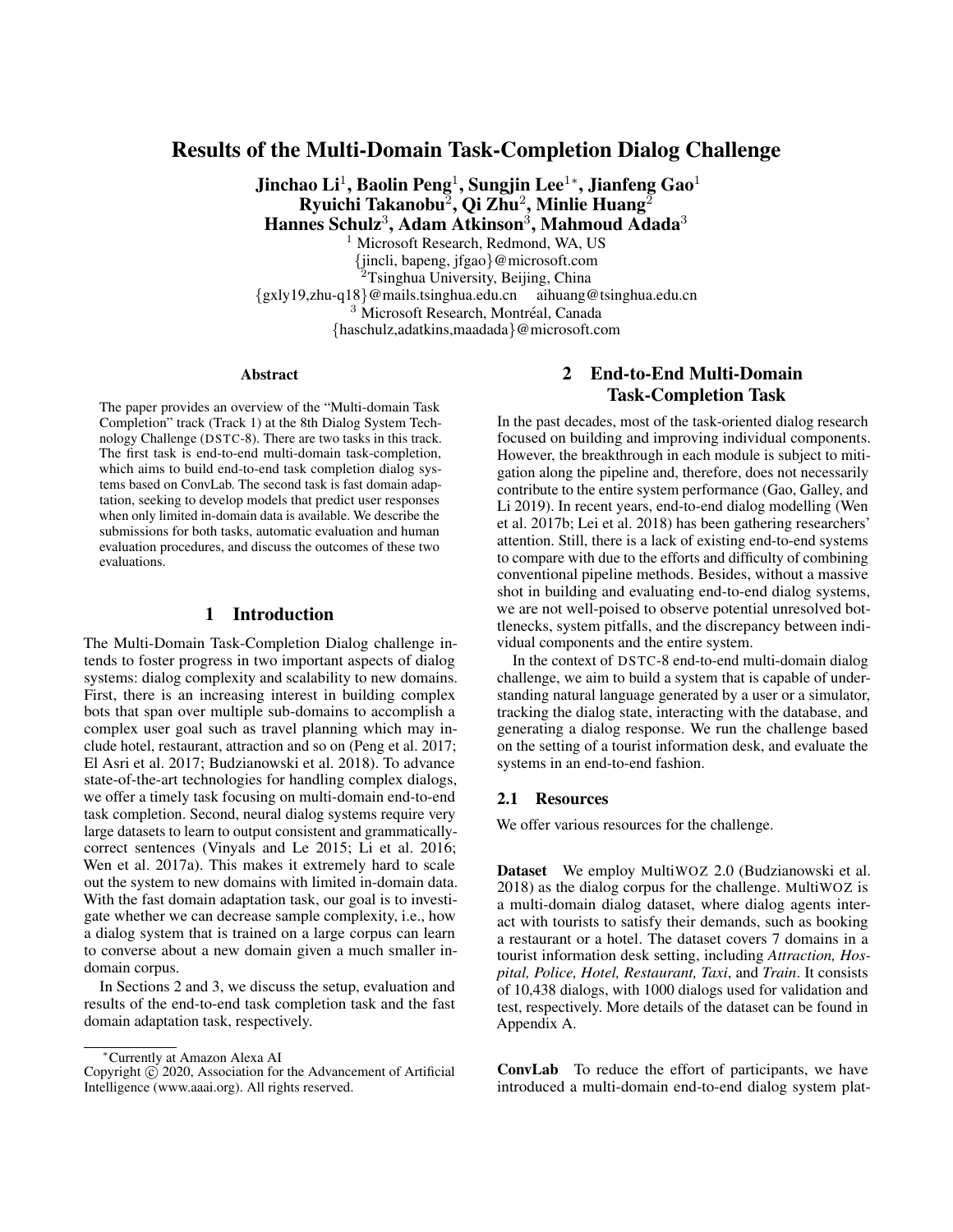| Speaker | Utterance                                                                                                                                             | Annotation                                                                                                                                                                                                                                                                                                                                                           |
|---------|-------------------------------------------------------------------------------------------------------------------------------------------------------|----------------------------------------------------------------------------------------------------------------------------------------------------------------------------------------------------------------------------------------------------------------------------------------------------------------------------------------------------------------------|
| User    | I'm looking for a italian restaurant centre.                                                                                                          | Dialog acts: { "Restaurant-Inform":<br>[["Food","italian"],["Area","centre"]]}                                                                                                                                                                                                                                                                                       |
| System  | There are 9 restaurants that fit your request. What is your<br>pricerange?                                                                            | State: "restaurant": {"food": "italian", "pricerange": "not<br>mentioned", "name": "not mentioned", "area": "centre"}<br>Dialog acts: { "Restaurant-Request": [["Price", "?"]],<br>"Restaurant-Inform": [["Choice", "9"]]}                                                                                                                                           |
| User    | Price doesn't really matter, but can you tell me the address,<br>postcode, and phone for your favorite one?                                           | Dialog acts: {"Restaurant-Request": [ ["Addr","?"], [<br>"Post","?"], ["Phone", "?"] ]}                                                                                                                                                                                                                                                                              |
| System  | My favorite is zizzi cambridge, located at 47 - 53 Regent<br>Street, cb21ab. Their phone number is 01223365599. Would<br>you like to reserve a table? | State: "restaurant": {"food": "italian", "pricerange": "not<br>mentioned", "name": "not mentioned", "area": "centre"}<br>Dialog acts: { "Booking-Inform": [["none", "none"]],<br>"Restaurant-Recommend": [ ["Name", "zizzi cambridge"<br>],["Addr","47 - 53 Regent Street"], [ "Post", "cb21ab"]],<br>"Restaurant-Inform": [["Phone", "01223365599"]] }              |
| User    | No thank you, but I am looking for a college to visit.                                                                                                | Dialog acts: {"Attraction-Inform": [["Type", "college"]]}                                                                                                                                                                                                                                                                                                            |
| System  | Any particular area?                                                                                                                                  | State: "restaurant": {"food": "italian", "pricerange": "not<br>mentioned", "name": "not mentioned", "area": "centre"}<br>"attraction": {"type": "college", "name": "not<br>mentioned", "area": "not mentioned" }<br>Dialog acts:<br>{ "Attraction-Request": [ ["Area", "?"]]}                                                                                        |
| User    | No, it doesn't matter.                                                                                                                                | Dialog acts: $\{\}$                                                                                                                                                                                                                                                                                                                                                  |
| System  | what about clare college? it's in the west.                                                                                                           | State: "restaurant": {"food": "italian", "pricerange": "not<br>mentioned", "name": "not mentioned", "area": "centre"}<br>"attraction": { "type": "college", "name": "not mentioned",<br>"area": "not mentioned"}<br>Dialog acts: { "Attraction-Inform": [ [ "Area", "west"<br>],["Name","clare college"]]}                                                           |
| User    | That sounds great! Could you give me the entrance fee,<br>postcode, and address?                                                                      | Dialog acts: {"Attraction-Request": [["Fee","?"], ["Addr","?"<br>], [ "Post", "?"]] }                                                                                                                                                                                                                                                                                |
| System  | Clare college is located at trinity lane. Their post code is<br>cb21tl. The entrance fee is 2.50 pounds.                                              | State: "restaurant": {"food": "italian", "pricerange": "not<br>mentioned", "name": "not mentioned", "area": "centre"}<br>"attraction": {"type": "college", "name": "clare<br>college", "area": "not mentioned" }<br>Dialog acts: { "Attraction-Inform": [["Fee", "2.50 pounds"], [<br>"Addr", "trinity lane" ], [ "Name", "Clare college"], [ "Post",<br>"cb21tl"]]} |
| User    | Thank you for your help. Have a great day.                                                                                                            | Dialog acts: {"general-thank": [ ["none", "none"]]}                                                                                                                                                                                                                                                                                                                  |
| System  | Have a great day yourself.                                                                                                                            | State: "restaurant": {"food": "italian", "pricerange": "not<br>mentioned", "name": "not mentioned", "area": "centre"}<br>"attraction": {"type": "college", "name": "clare<br>college", "area": "not mentioned" }<br>Dialog acts: {"general-bye": [ [ "none","none" ]]}                                                                                               |

# Table 7: An example dialog for the multi-domain dialog task

Table 8: MetaLWOz size by number of dialogs, domains, and tasks.

| Statistic     | Training MetaLWOz | Evaluation MetaLWOz | Combined      |
|---------------|-------------------|---------------------|---------------|
| Total Domains | 47                |                     | $\mathcal{L}$ |
| Total Tasks   | 226               | 14                  | 240           |
| Total Dialogs | 37884             | 2319                | 40 203        |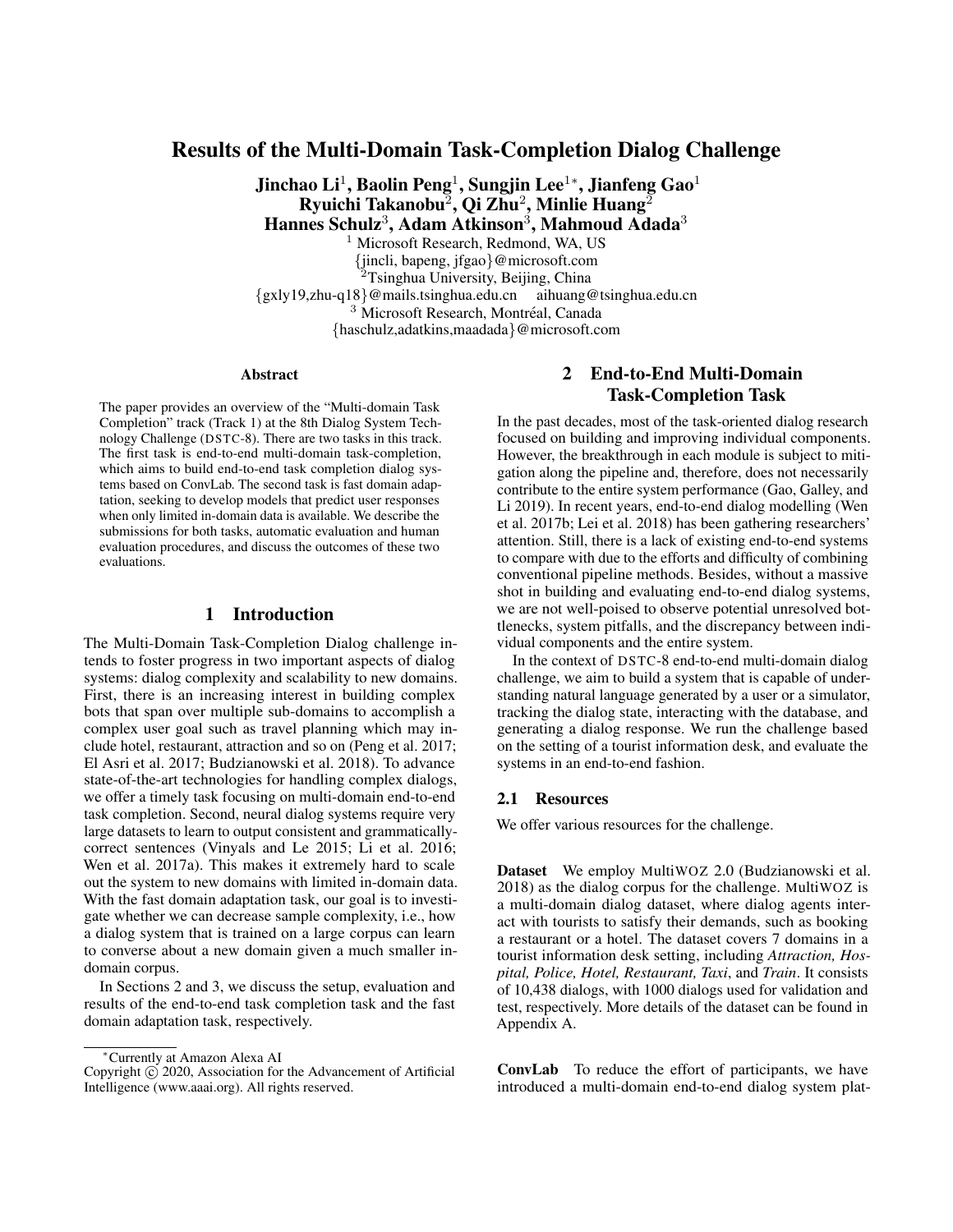|                    |         | Training MetaLWOz |      |         | Evaluation MetaLWOz |     |         | Combined |      |
|--------------------|---------|-------------------|------|---------|---------------------|-----|---------|----------|------|
| <b>Statistic</b>   | Average | Min               | Max  | Average | Min                 | Max | Average | Min      | Max  |
| Turns Per Dialog   | 9.4     |                   | 44   | 9.3     | 8                   | 18  | 9.4     | 8        | 44   |
| Words Per Turn     | 7.7     |                   | 317  | 8.3     |                     | 54  | 7.8     |          | 317  |
| Dialogs Per Domain | 806.0   | 288               | 1990 | 579.8   | 486                 | 782 | 788.3   | 288      | 1990 |
| Dialogs Per Task   | 167.6   | 32                | 285  | 165.6   | 135                 | 196 | 167.5   | 32       | 285  |
| Tasks Per Domain   | 4.8     |                   | 11   | 3.5     |                     |     | 4.7     |          |      |

Table 9: MetaLWOz dialog length, domain, and task distribution summaries.

# **B.2** MetaLWOz Domains

| Agreement Bot                       | Music Suggester          |
|-------------------------------------|--------------------------|
| Alarm Set                           | Name Suggester           |
| <b>Apartment Finder</b>             | Order Pizza              |
| Appointment Reminder                | Pet Advice               |
| Auto Sort                           | Phone Plan Bot           |
| <b>Bank Bot</b>                     | <b>Phone Settings</b>    |
| <b>Booking Flight</b>               | <b>Play Times</b>        |
| <b>Bus Schedule Bot</b>             | Policy Bot               |
| Catalogue Bot                       | Present Ideas            |
| <b>Check Status</b>                 | <b>Prompt Generator</b>  |
| City Info                           | Quote Of The Day Bot     |
| <b>Contact Manager</b>              | <b>Restaurant Picker</b> |
| Decider Bot                         | Scam Lookup              |
| Edit Playlist                       | Shopping                 |
| <b>Event Reserve</b>                | Ski Bot                  |
| <b>Game Rules</b>                   | Sports Info              |
| Geography                           | <b>Store Details</b>     |
| Guinness Check                      | Time Zone                |
| Home Bot                            | Tourism                  |
| <b>Hotel Reserve</b>                | Update Calendar          |
| How To Basic                        | <b>Update Contact</b>    |
| Insurance                           | Vacation Ideas           |
| Library Request                     | Weather Check            |
| Look Up Info                        | <b>Wedding Planner</b>   |
| Movie Listings                      | What Is It               |
| <b>Make Restaurant Reservations</b> |                          |

#### B.3 Diversity

The utility of a multi-domain corpus may be limited if its domains share a large common vocabulary. Furthermore new domains may be more challenging to transfer or adapt to if they have different lexical features, which encapsulate unseen entities, intents, and dialog goals.

To assess the distinctiveness of domains in the MetaLWOz corpus, we examined the unique n-gram overlap between each pair of domains using the Jaccard index. Specifically for two domains  $A$  and  $B$ , the similarity is computed as

$$
J(A;B) = \frac{\prod_{n=1}^{T} \{n\cdot \text{grams}(A); n\cdot \text{grams}(B)\}}{\prod_{n=1}^{T} \{n\cdot \text{grams}(A); n\cdot \text{grams}(B)\}}
$$
(7)

N-grams are computed over the tokens of each turn of each dialog, after stopwords and punctuation are removed. The first and last turns of dialogs are omitted since they are generic. We included longer n-gram features, up to four-grams, to capture common subphrases and improve the discriminative power of the similarity measure.

Our analysis reveals that MetaLWOz domains are considerably disjoint, with only a handful of domain pairs showing significant overlap in expected scenarios (see Fig. 5). Contactrelated domains showed the most overlap, followed by those pertaining to restaurants, calendar and appointments, and films. We also examined the similarity between domains in the MetaLWOz training and evaluation sets. The most similar *(training domain, evaluation domain)* pairs have less lexical overlap compared to domain pairs in the training set-only; reservation-related and the "ski" training domains are the most related to the evaluation set.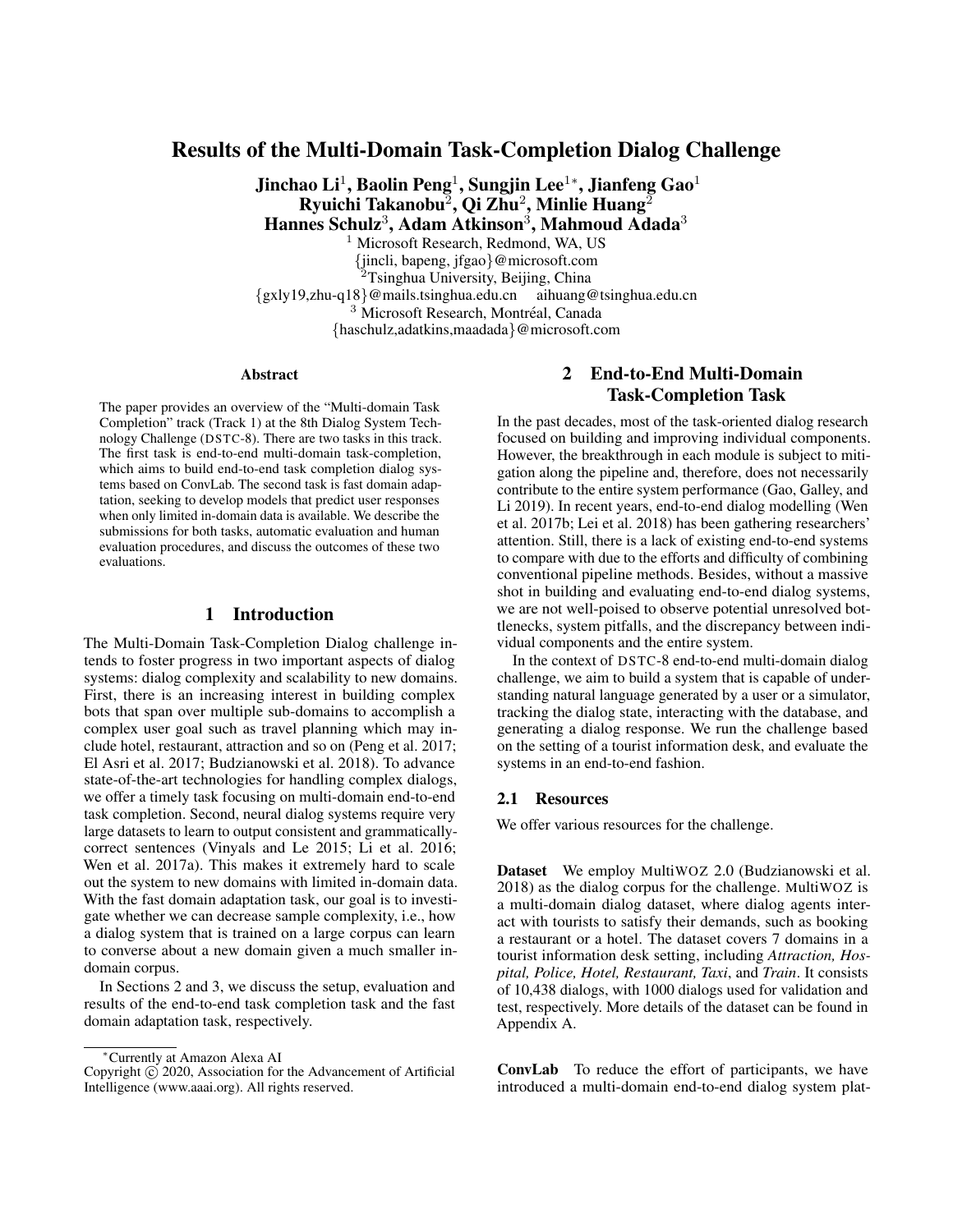

(a) Most similar and least similar domains for the MetaLWOz training dataset.



(c) Most similar and least similar domains between the training and evaluation MetaLWOz datasets.

Figure 5: Pairwise domain similarities for MetaLWOz, best viewed in color. Similarity is computed using the Jaccard index of unique unigram, bigram, trigram, and four-gram features for each pair of domains. Red denotes high similarity, while blue indicates lower similarity. The midpoint of the color scale (white) is the median similarity on the public dataset.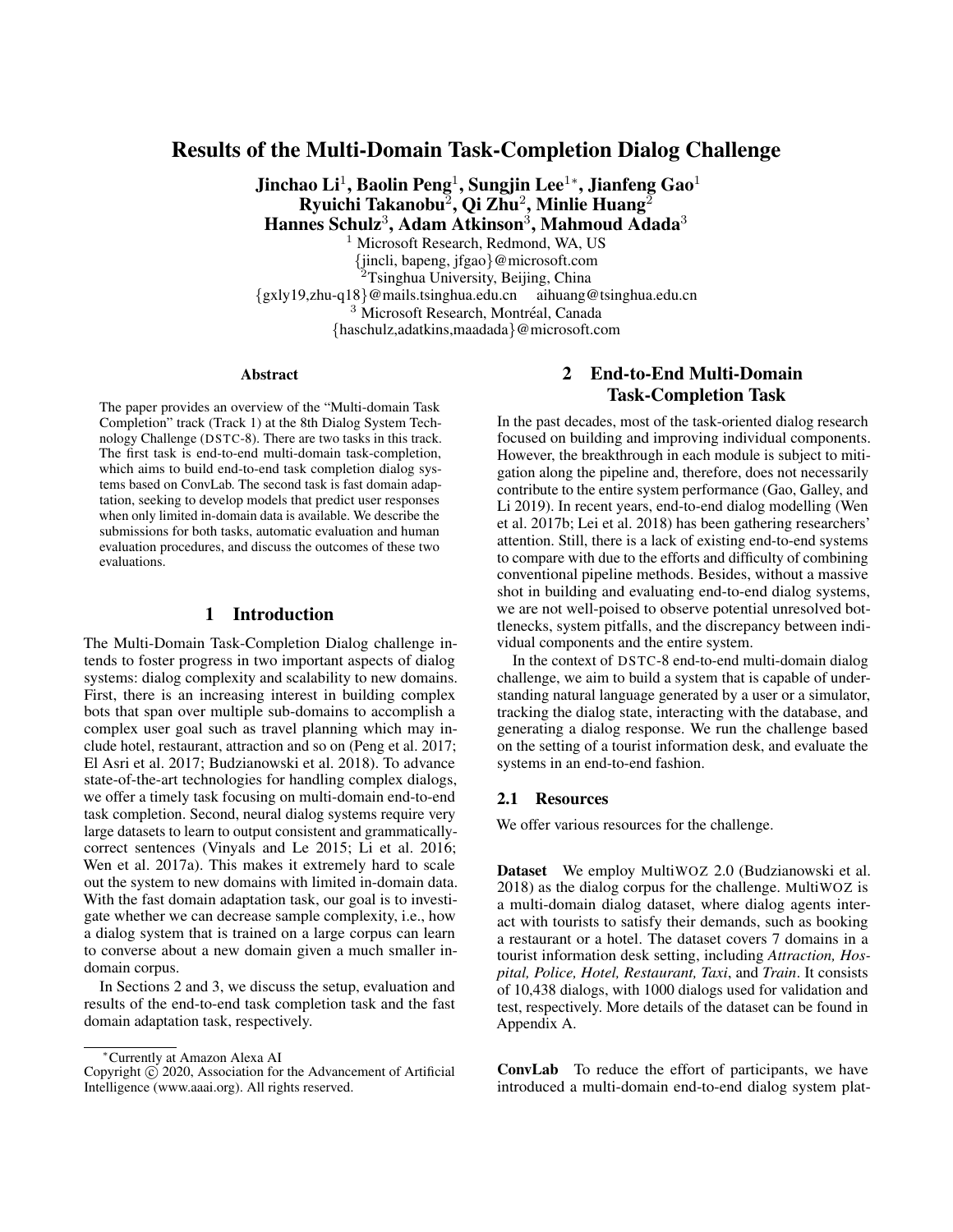## Domain: Ski

User Task: You want to know if there are good ski hills an hour's drive from your current location.

Bot Task: Tell the user that there are no ski hills in their immediate location.

Bot Hello how may I help you?

User Is there any good ski hills an hour's drive from my current location?

Bot I'm sorry to inform you that there are no ski hills in your immediate location

User Can you help me find the nearest?

Bot Absolutely! It looks like you're about 3 hours away from Bear Mountain. That seems to be the closest.

User Hmm.. sounds good

Bot Alright! I can help you get your lift tickets now!When will you be going?

User Awesome! please get me a ticket for 10pax

Bot You've got it. Anything else I can help you with?

User None. Thanks again!

Bot No problem!

## Example of input/output for this dialog:

**Input:** dialog history  $=$  Hello how may I help you?; Is there any good ski hills an hour's drive from my current location?; I'm sorry to inform you that there are no ski hills in your immediate location

Output: user response = Can you help me find the nearest?

## Domain: Game rules

User Task: Ask how to win at the text adventure Zork. If the Bot cannot help you, ask them what games it can help you with.

Bot Task: Tell the user that you are programmed to help them play games, not win them. If the user starts talking about other games, go along with them and try to help.

Bot Hello how may I help you?

User I want to know how I can win playing Zork?

Bot I am programmed to help you play games, not win them User What games can you help me with?

Bot Any game

User Can you specify a certain game? Bot Zork

User What are the rules of Zork?

Bot You have to follow through a cave adventure

User What is the ending of the game?

Bot The user comes out of the cave

Example of input/output for this dialog:

Input: dialog history = Hello how may I help you?; I want to know how I can win playing Zork?; I am programmed to help you play games, not win them

Output: user response = What games can you help me with?

Domain: Music suggestion

User Task: Tell the bot that you like a certain genre of music, but don't prompt it to give you suggestions

Bot Task: Provide suggestions, even if the user doesn't ask for them (or tells you they don't need any)

Bot Hello how may I help you?

User Hello. I like classic rock music.

Bot Dream on Aerosmith

User No, I'm not a huge fan of that song. Is there anything else available?

Bot Sweet Home Alabama

User Well, I do like Lynyrd Skynyrd, but that song is so cliche. Do you have anything else by the same band?

Bot Free bird

User Yes, that is the perfect song for how I am feeling right now!

Bot Great, Is there anything else?

User No, but I really appreciate your assistance. Thank you so much!

Bot Youre welcome

Example of input/output for this dialog:

Input: dialog history = Hello how may I help you?; Hello. I like classic rock music.; Dream on Aerosmith; No, I'm not a huge fan of that song. Is there anything else available?; Sweet Home Alabama;

Output: user response = Well, I do like Lynyrd Skynyrd, but that song is so cliche. Do you have anything else by the same band?

Domain: Information retrieval

User Task: Describe a movie where these guys have to climb a mountain and then throw a thing into the mountain and ask the bot if they know what the movie is called.

Bot Task: Ask the user to elaborate as much as possible about the movie they are asking about, and then suggest they're thinking of Lord of the Rings.

Bot Hello how may I help you?

User I'm trying to remember this movie. Can you help?

Bot I would be happy to help. Can you tell me what it is about?

User In it these guys have to climb up a mountain. Then they throw something into the mountain.

Bot Do you know what genre the movie is, such as comedy, horror, sci-fi, or fantasy?

User Not sure about that.

Bot Do you any of the actor or character names in the movie? User No... All I can remember is the stuff about the mountain. Bot Is it a new movie, or an older movie?

User I don't know.

Bot It sounds like the movie you are talking about could be Lord of the Rings. Does that sound right?

User It could be that. Thanks for the help.

## Example of input/output for this dialog:

**Input:** dialog history = Hello how may I help you?; I'm trying to remember this movie. Can you help?; I would be happy to help. Can you tell me what it is about?; I would be happy to help. Can you tell me what it is about?

**Output:** user response  $=$  In it these guys have to climb up a mountain. Then they throw something into the mountain.